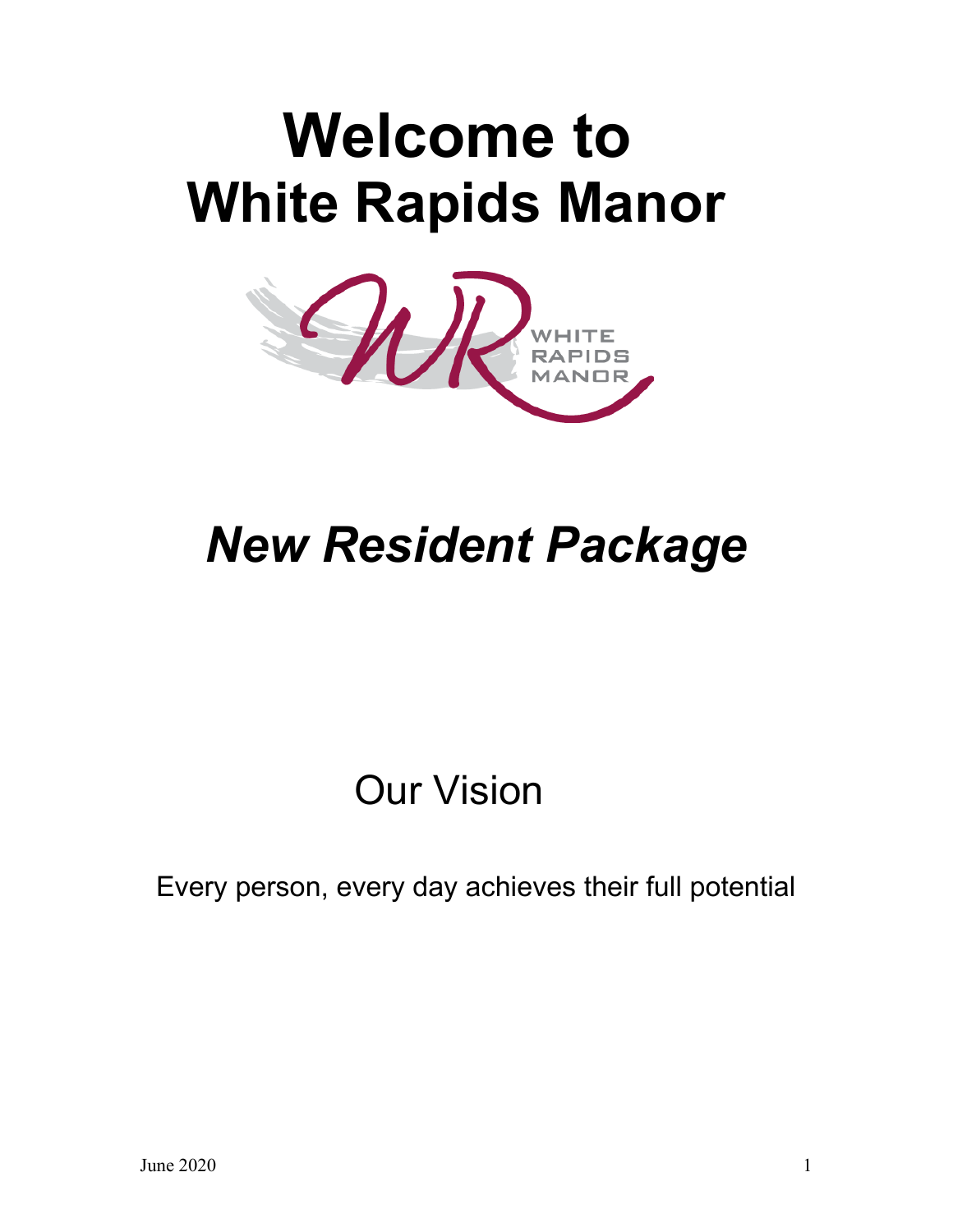# Our Values

We believe…

- $\blacktriangleright$  that we are human beings, caring for other human beings
- ▶ we are all caregivers
- care giving is best achieved through kindness and compassion
- ▶ safe, high quality care is fundamental to person-centered care
- If in a holistic approach to meeting people's needs of body, mind and spirit families, friends and loved ones are vital to the process
- $\blacktriangleright$  the opportunity for individuals to make personal choices related to their care is essential
- physical environments can enhance healing, health, and wellbeing
- long-term care can be a transformational experience for residents, families, and caregivers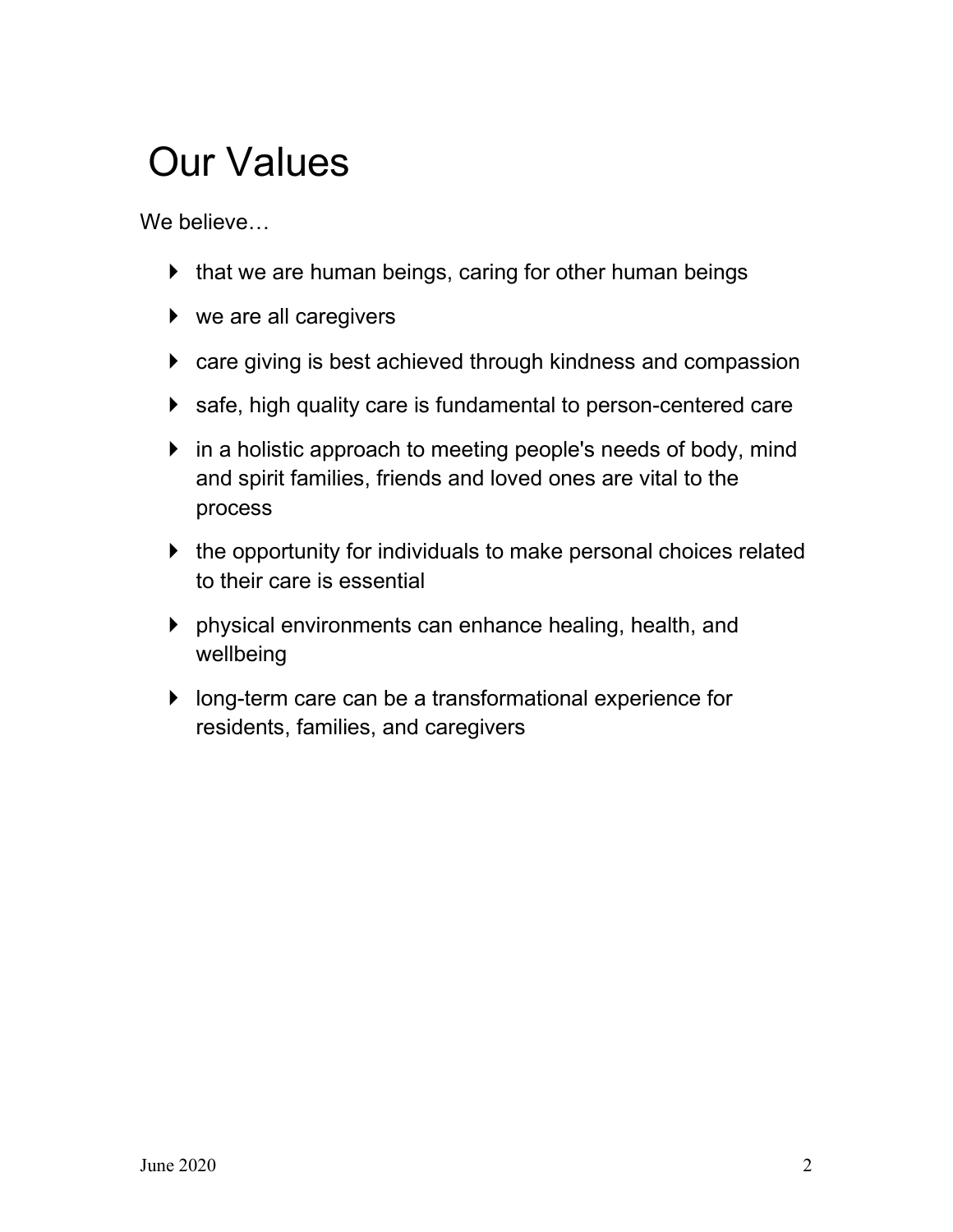### Our Team

Kathy Jenkins, Administrator, 368-6505

Sari Lomax, Director of Nursing, 368-6518

Madonna MacDonald, Business Office, 368-6508

Sherri Slipp, Support Services Supervisor, 368-6506

Willee Dugas, Activity Coordinator, 368-6509

Adam Aubin, Maintenance, 368-6507

## How to Contact Us

Our Address: 235 Sunbury Drive Fredericton Junction NB E5L 1S1

Our Phone Number: 368-6508

A registered nurse is always available to answer any care questions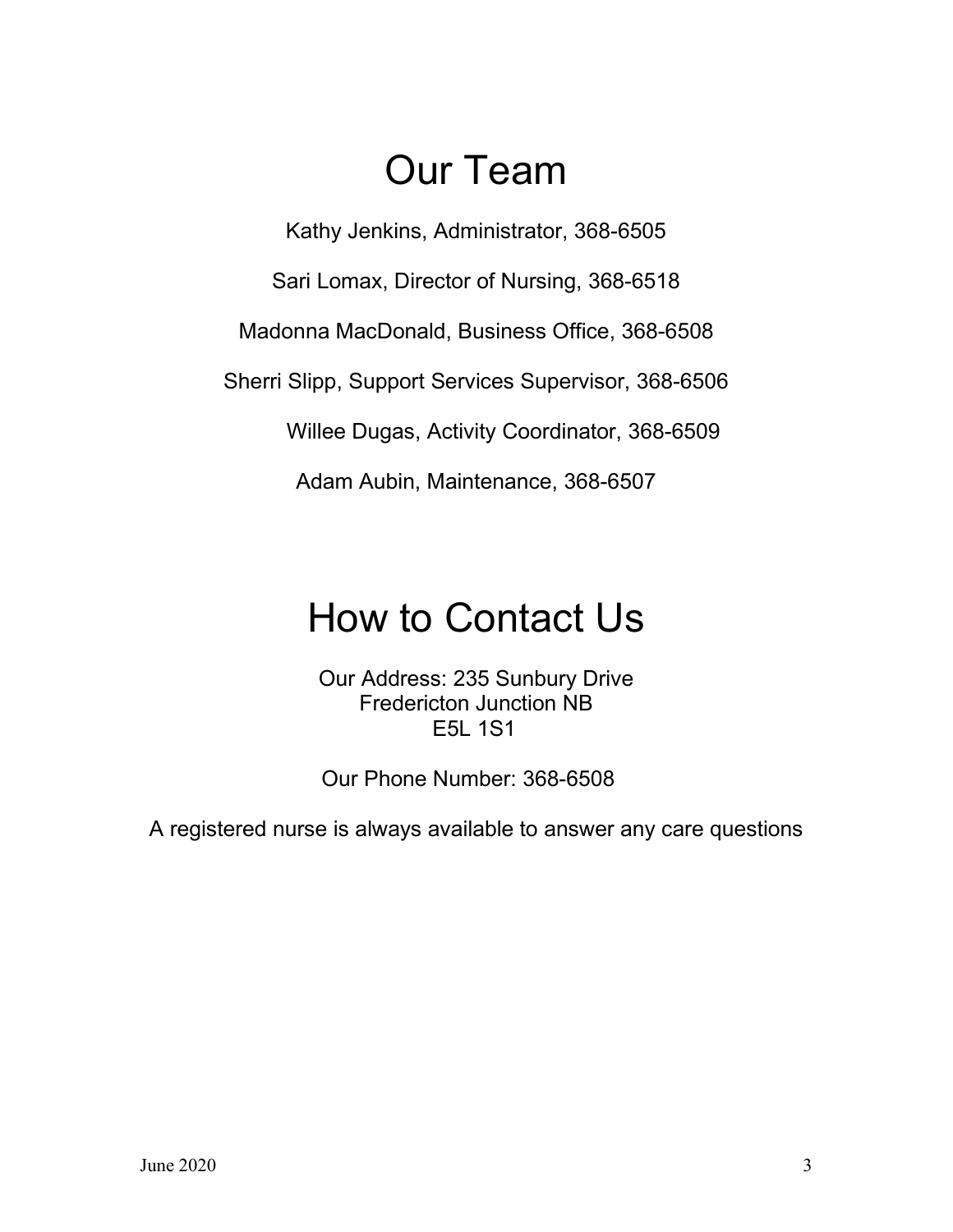### A Few Facts

- White Rapids Manor Inc. opened in 1978.
- We are inspected annually by the Nursing Home Services branch of the Department of Social Development as part of our license to operate.
- We are a non-profit organization governed by a volunteer board of directors who meet as a group, and in addition as committee members.
- We are home to 40 residents who reside in one of 8 single rooms, 14 double rooms, or 4 semi-private rooms.
- We are a registered charity and rely completely on donations to run our mini-bus for residents. Donations also purchase items, such as new furniture, for residents.
- To operate our home 24 hours a day, 7 days a week; we employ more than 60 people, making us one of the largest employers in the community.
- We are located a mere 30 minutes' drive from Fredericton, or from Oromocto, and within an hour's drive from Saint John.
- Visitors are welcome anytime and tours can be arranged in advance through the Director of Nursing at 368-6518.

[www.whiterapidsmanor.nb.ca](http://www.whiterapidsmanor.nb.ca/)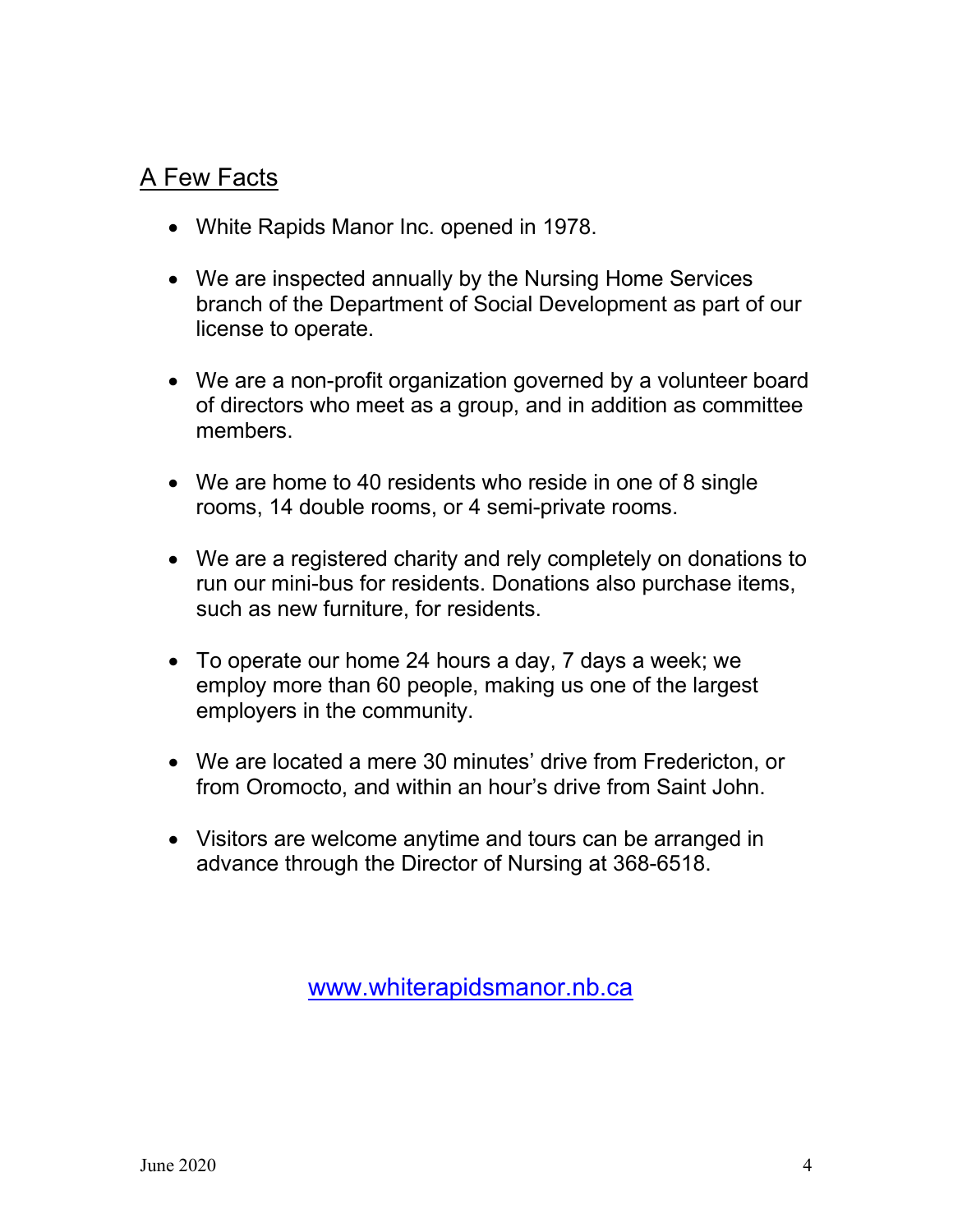#### Selection and Admission of Residents

Several things must be done prior to admission.

1. Residents can only be admitted to permanent nursing home beds through the Single Entry Point System (SEP). SEP can be accessed by calling the Department of Social Development at 1-866-444-8838 in the Fredericton area.

The SEP panel meets weekly and produces a list of people waiting for nursing homes and deemed needing nursing home care. If a person passes panel, they are placed on the list, along with the three nursing homes they have chosen, in priority listing. When this list is received, our Admissions Committee meets and examines who has chosen us and their needs. If no bed is available, the applicants are placed on a waiting list.

2. Those who wish to come to White Rapids Manor must fill out our application for admission and submit it to the Director of Nursing.

3. They must submit a copy of a Power of Attorney, or a signed form indicating responsible party, which ensures the nursing home communicates with the proper person in all matters concerning the resident. A copy will be kept on file at the manor. If more than one person is listed on the Power of Attorney, one person should be designated as spokesperson.

4. They must submit necessary information to the government's financial assessor to determine a resident's eligibility for subsidization and/or amount of costs he/she is responsible for. This financial assessment must be completed prior to admission. The social worker you have been dealing with can provide the necessary forms.

Those who have applied to White Rapids Manor and have all necessary information completed will be notified when a bed is available. If the bed is accepted, the admission time is set (within 24 hours). If it is refused, the applicant's name is removed from our waiting list and we must notify the Department. The power of attorney is encouraged to visit the day before admission to view the room and fill out necessary paperwork.

#### **Discharge**

White Rapids Manor, under the Nursing Home Act, is obliged to protect its residents and staff. If a resident presents a threat to other residents, themselves, or staff, which cannot be resolved, the nursing home has the authority to ask that the resident leave the nursing home within fifteen (15) days or, if the situation warrants, immediately.

June  $2020$  5 White Rapids Manor also has the right to ask a resident to leave within fifteen (15) days, if we feel we cannot meet the resident's needs or if payment for care has not been received on time. Payment of the monthly nursing home rate is done at the first of each month for that month of care. Upon admission, the resident's trustee must pay the daily rate to the end of the month. If the province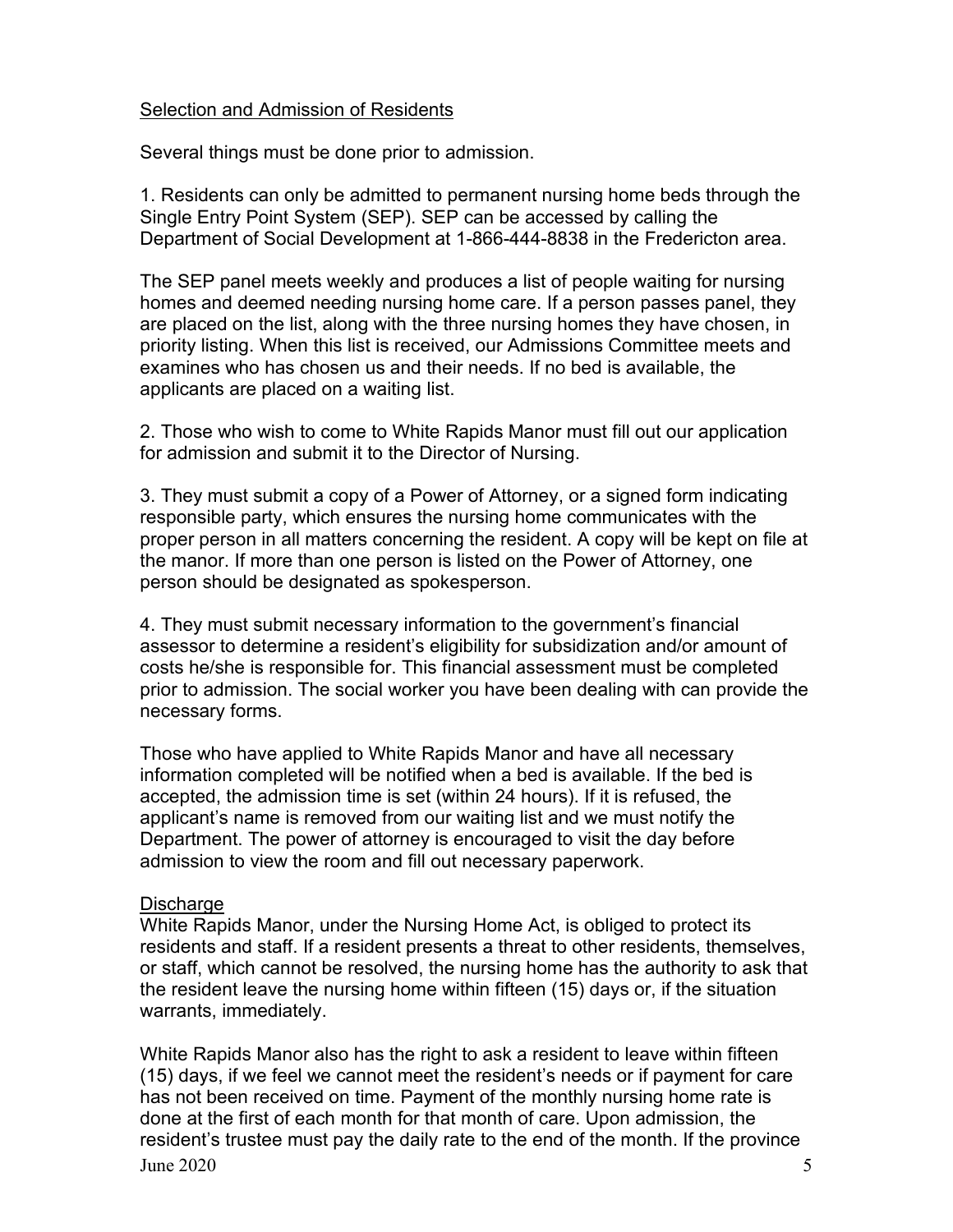has not concluded its review of the resident's finances and possible subsidy, the private pay rate shall be paid. Once the province has concluded its review and has informed the nursing home, the amount will be corrected, and any extra payment will be reimbursed or credited to the resident's account.

#### **Confidentiality**

White Rapids Manor has a duty to protect residents' and employees' privacy. We ask that families assist us with this by being aware of our commitment to confidentiality. As a visitor to White Rapids Manor, you will unconsciously become privy to information about other residents, employees, and other nursing home matters. Any information you observe or become aware of should not be disclosed or discussed with anyone other than those persons authorized to receive such information.

In addition, photographs can only be taken of your family member; not of any other resident or staff member. If you have any concerns, please go to the Nurse in Charge, the Director of Nursing, or the Administrator.

#### **Furniture**

White Rapids Manor provides a bed, clothing storage area, night table, over bed table, and chair for each resident. The resident is encouraged to bring pictures or other cherished items to personalize the room. Any other furniture items brought into the nursing home must be approved by administration for safety reasons.

#### **Electrical**

All electrical equipment brought into the nursing home must be CSA approved and checked by maintenance before using. Please inform the nurse during admission of any electrical appliances such as radios, clocks, or electric razors.

#### **Telephone**

If a resident wishes to have a telephone in his/her room, the power of attorney must make arrangements with the telephone company. The resident is responsible for all charges connected to the phone, including any costs to transfer the phone if the resident is moved at their request. Should White Rapids Manor initiate a move we will pay the phone reconnection charge.

#### **Television**

Cable television is available in each room. A \$13.19 monthly cable fee is charged to all residents, which continues our reduced bulk rate. This fee is added to the monthly payment that is calculated by the province and withdrawn on the 5th. There are televisions in the Activity Room and End Lounge for all residents.

#### Care of the Room

All cleaning services are carried out by support staff. Cooperation of the resident and families is required in not using tacks or nails. On request, our staff will safely and securely hang items. It is important that rooms are not cluttered, for the safety of residents and staff.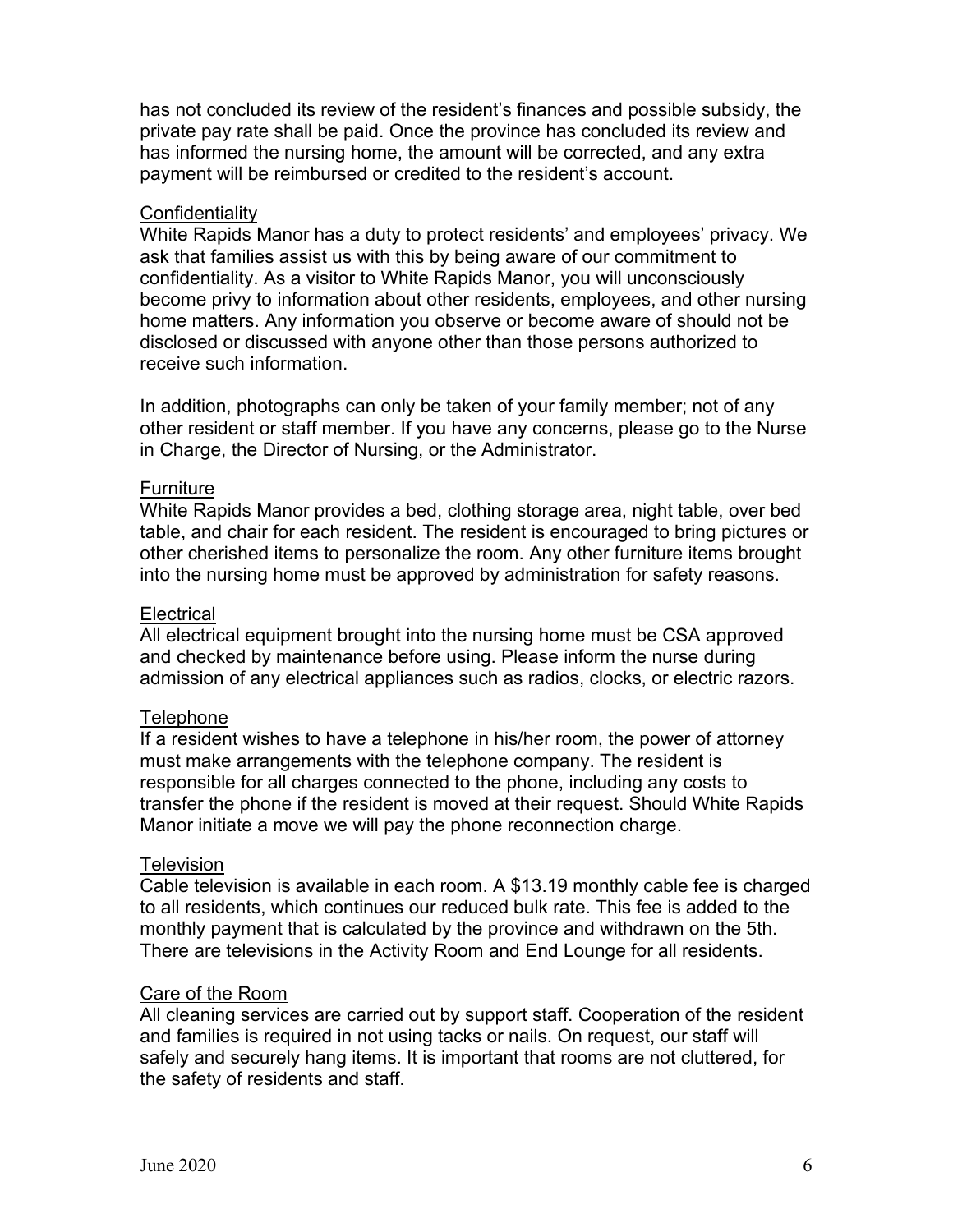#### **Clothing**

There is limited closet space in the bedrooms, therefore, the resident is asked to limit the number of outfits to around 7. A good rule of thumb is if something new is bought, something old is removed. Also, family is responsible for all clothing repairs. Housekeeping should be notified of new clothing so that it can be properly labeled.

Family may be asked to alter existing clothing so that the resident may be more easily and comfortably dressed. This is referred to as adaptive clothing and entails such things as openings in the backs of tops, and elastic waistbands.

#### Laundry

All laundry is done on-site by our support staff. We label all residents' clothing. All sheets and towels are provided by White Rapids Manor and laundered on-site. Families are encouraged to bring in a bedspread that has meaning or is personal for the resident.

#### Prohibited Items

A few items are prohibited, for resident and staff safety: powder, straight razors, heating pads, electric blankets, and hot water bottles.

#### Dentures, Eyeglasses & Hearing Aids

Residents are encouraged to have their name inscribed on their dentures and/or eyeglasses and/or hearing aids to facilitate identification by staff. The nursing home is not responsible for lost items.

#### Valuables

Although residents are encouraged to bring in comfort items from home, White Rapids Manor cannot ensure the safety of personal items. Due to the number of public visitors, wandering residents, and other issues beyond our control, it is strongly encouraged that valuable items be left at home. Prior to admission, it is advisable to replace items such as jewelry with inexpensive substitutes. White Rapids Manor is not responsible for lost items.

#### Wheelchairs and Walkers

It is the responsibility of the resident to supply their own wheelchair or walker if one is required. Families can purchase them privately or assistance in obtaining a wheelchair is available through Registered Providers. White Rapids Manor has an on-staff **Rehab LPN** who will help with the task of ordering a wheelchair, as it is crucial that the correct sizing be done with the involvement of an Occupational Therapist.

#### Lifting Devices

Although we try to maintain a resident's mobility for as long as possible, there may come a time when a resident is no longer able to move about without basic assistance from staff. When it becomes evident that a resident is no longer able to safely be transferred, a mechanical lifting device will be used. This is to ensure the safety of both residents and staff.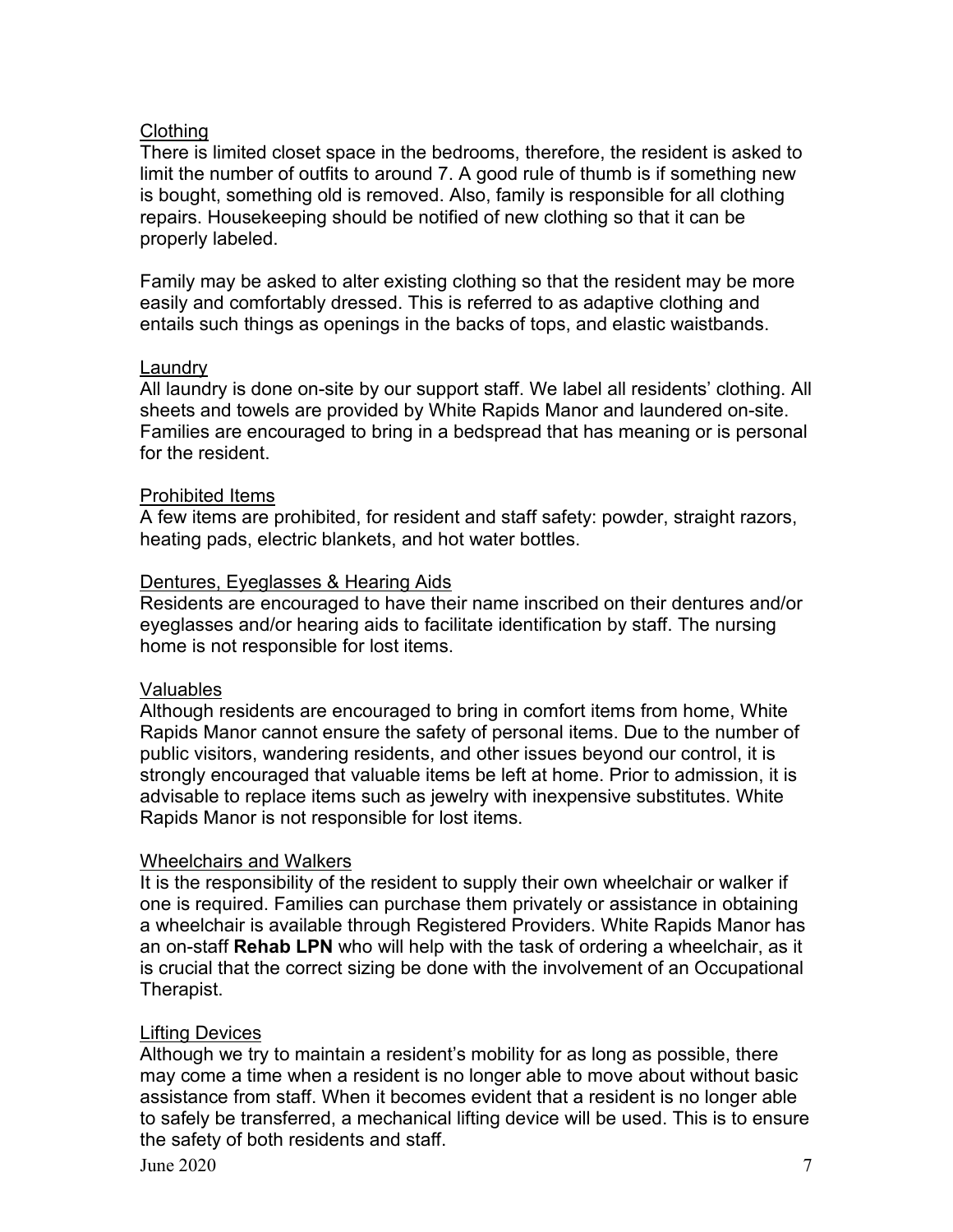#### Personal Care Supplies

The nursing home provides one brand of products to meet the personal hygiene and grooming needs of the residents. These supplies include soaps, lotions, oral hygiene, denture care, nail care equipment, facial tissue, shampoo, toothpaste, and incontinence products (see attached Appendix 1).

If a resident chooses to use a product different from the one provided by the nursing home, the costs incurred for the preferred product are the financial responsibility of the resident.

#### Safety Items that Resident is Required to Pay for

The following items, if required by the resident to ensure their safety, will be the financial responsibility of the POA/Trustee:

- Bed exit and chair exit electronic pads
- Slings required for mechanical lifts
- "Roam Alert" electronic bracelets (door security system)
- Hip protectors

The RN Case Manager or Rehab LPN will discuss the necessity of these safety items, as they are identified, with the Trustee/POA.

#### Rooms

Most of our rooms are double rooms. If a family wishes to request a single room, please make this known to Administration. The home reserves the right to transfer a resident at any time from one accommodation to another within the facility, based on the needs of the entire population.

#### Nursing Services

The nursing department is under the direction of the Director of Nursing, who is accountable for the overall quality of nursing care in the home. Also, a Registered Nurse is always in charge and should be contacted directly and immediately should concerns arise.

Nursing care is provided by a team that consists of Registered Nurses, Licensed Practical Nurses, and Resident Attendants. We also have an LPN who works in Rehab and a visiting Occupational Therapist.

#### **Physician**

The nursing home signs a contract for services with a licensed physician to act as the Medical Advisor. The physician visits the nursing home regularly to provide services to our residents. Any medical concerns should be brought to the Registered Nurse on duty so that they can be relayed to the physician.

#### Care Requirements

The nursing home is a residence in which 24-hour nursing care and supportive care is provided. Staff assist the resident in those functions which they cannot do on their own.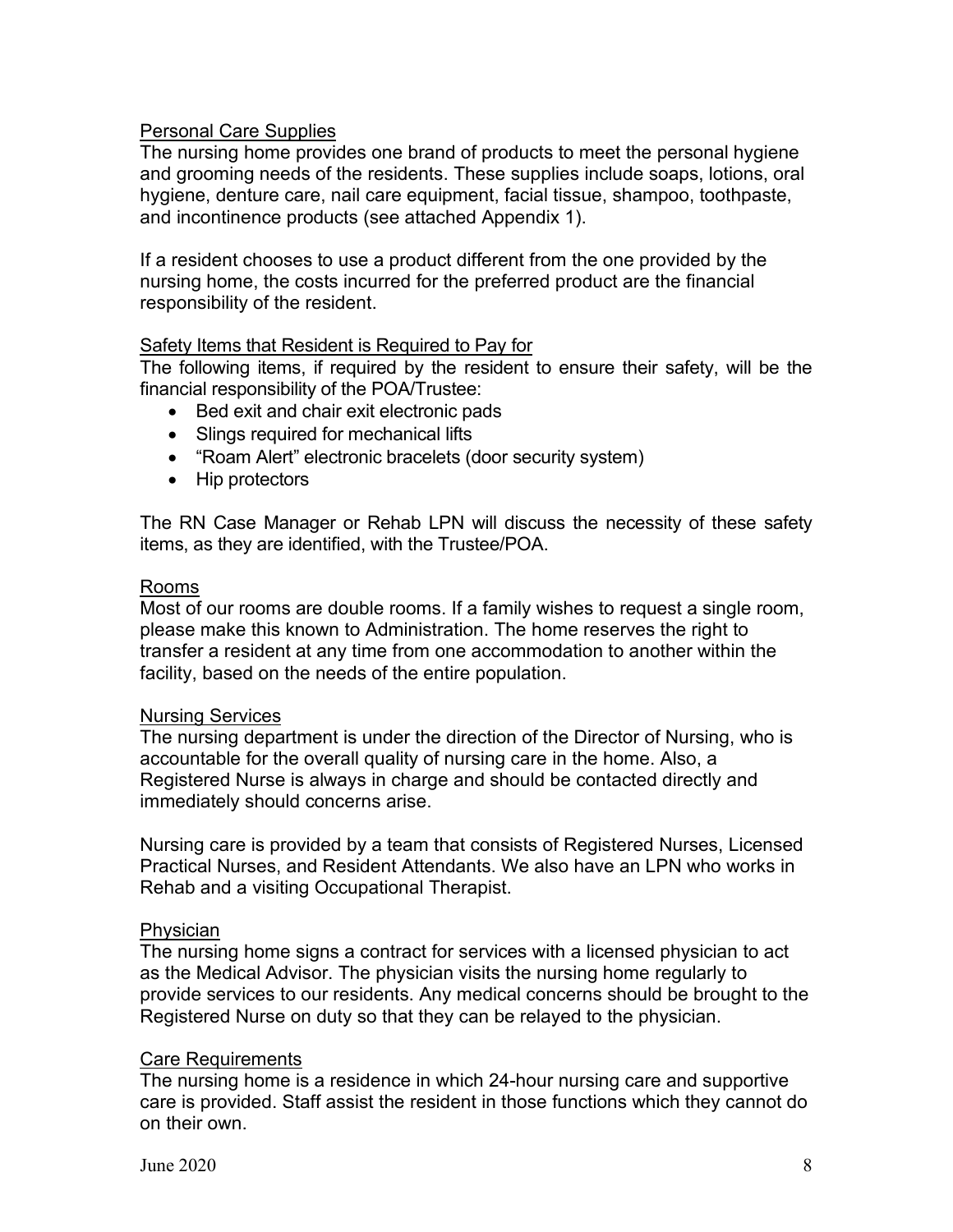The nursing home is not geared to the provision of aggressive medical treatment as might be found in an acute-care hospital. Every effort is made to maintain or improve the health status of the resident in the home and to transfer the resident to hospital, in accordance with their wishes, should the need arise.

To that end, the resident and family will be asked to indicate the degree of medical intervention desired. The facility has a policy in which the aim is to keep the resident comfortable, rather than provide aggressive resuscitative measures unless they are requested by the resident/family.

#### **Restraints**

White Rapids Manor adheres to a least restraint program. All research on the subject has shown that restraining a person leads to frustration and loss of dignity for the resident and may increase the risk of injury. We require a physician's order to restrain a resident. Only as a last resort will we restrain our residents when all other means have been tried and there is a clear and present danger to the resident or others. Family will be notified if a restraint is being considered before it is applied.

#### Pharmacy Services

Under the Nursing Home Act, all medications must be obtained from the pharmacy contracted by the nursing home to provide this service. Medications are ordered for residents by the physician and administered by the RN or LPN.

- No medication can be brought in and given to the resident.
- The resident cannot keep any medications at the bedside.

The nursing home will supply basic stock drugs and supplies on an as needed temporary basis. Should a resident require or request a brand name different from the one stocked by the home, or require the stock medication on a regular basis, s/he is to be financially responsible for the cost of the product (see Appendix 2). On a quarterly basis, a complete review of all residents' medications is completed.

The NB Prescription Drug Program pays for prescriptions covered under the plan. However, there are a number of "special authorization'' drugs that are not covered. The resident or Power of Attorney is responsible for paying drugs not covered by this program. All communication and payment should be done with the pharmacy and physician.

#### Fire Safety

Fire drills are held monthly, and on a less frequent basis we hold mock disasters as paper exercises or with the assistance of volunteers.

#### Scent-Reduced Facility

June  $2020$   $9$ Due to increasing sensitivities among residents and staff, we support a scentreduced environment in our nursing home and encourage staff, volunteers, residents, and family members to use non-scented products.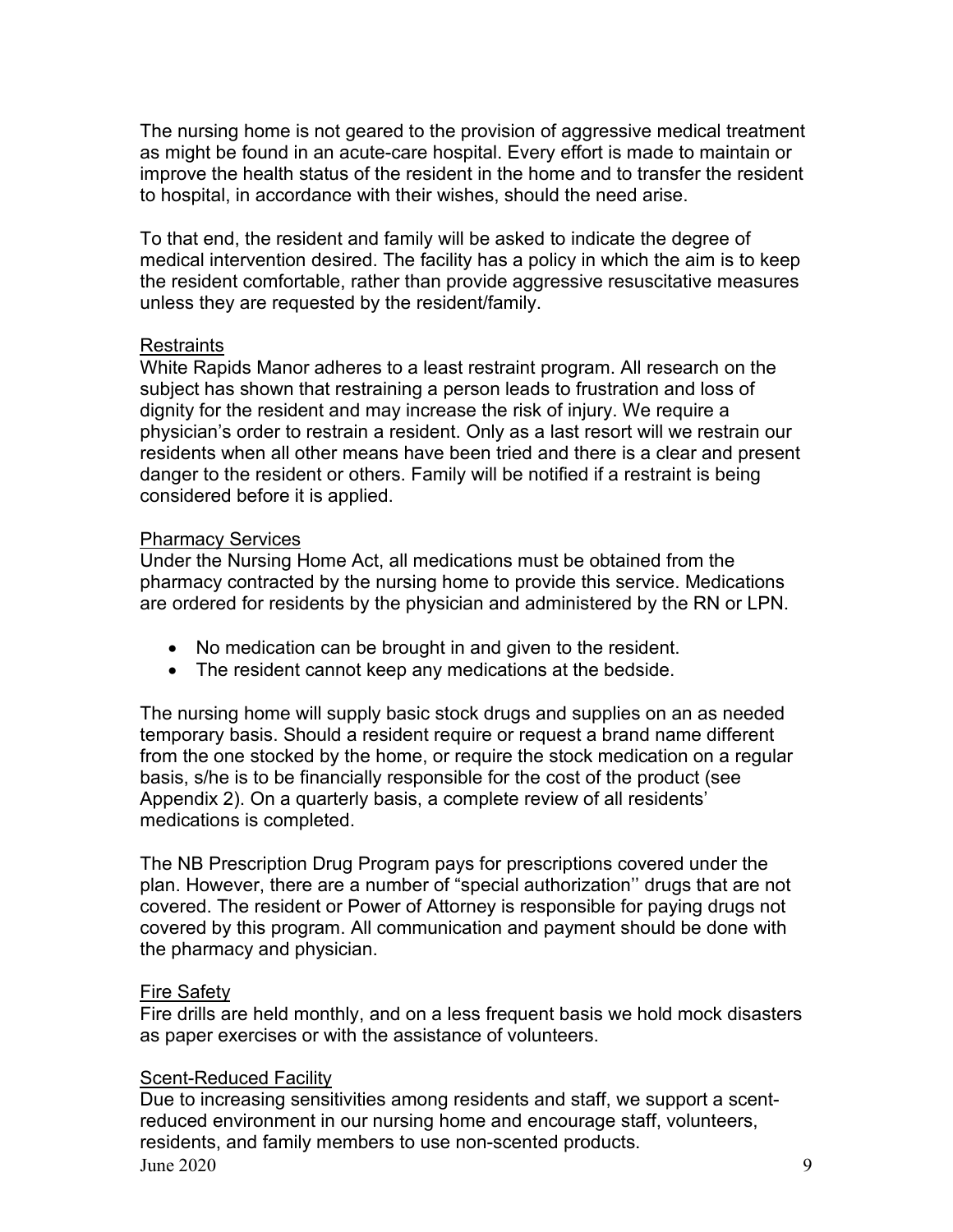#### Flu Vaccine

Flu shots are recommended for all residents unless the physician advises otherwise. Consent for giving flu vaccine is required on admission. The resident or next-of-kin must give permission for the Pneumovax and Flu shots. This can be changed at any time by notifying the Director of Nursing or nurse in charge (RN) in writing. We also recommend that family members/visitors get the flu shot each year.

#### **Activities**

A monthly activity calendar is produced and posted under the direction of the Activity Coordinator. It includes weekly outings and activities such as baking, crafts, movies, entertainment, bingo, one-on-one visits, and morning coffee. Volunteers are always welcome. Please see the Activity Coordinator if you are interested in volunteering with us.

#### **Outings**

The Activity Department aims to take residents out regularly on the mini-bus. It may be for shopping, sight-seeing, lunch, or just a drive. If you do not wish your family member to go on these outings, please notify the Director of Nursing.

#### Appointments

It is the family's responsibility to transport residents to and from any medical appointments; however, if they are unable to transport a resident in their vehicle due to wheelchair accessibility, arrangements can be made to use the nursing home's mini-bus.

The family should request use of the mini-bus well in advance of the appointment so that an insured driver can be booked. It is imperative that a family member accompany the resident on this appointment as well. Staff members do not accompany residents on these appointments.

#### Pastoral Services

White Rapids Manor has a Pastoral Care Coordinator who visits residents weekly at the nursing home. He also visits residents if they are in hospital. In addition, local ministers volunteer to provide weekly Sunday services and other visits. If you have special requests for your family members, please advise the RN.

#### Nutrition and Food Services

The scope and function of the Food Services Department is to provide optimal nutritional care and quality food service to residents. A three-week menu is posted, which changes in the summer and winter. Resident's food preferences are always considered, as is their dietary requirements, such as diabetic or gluten-free diets.

June  $2020$  10 Residents requiring specific dietary restrictions or texture modifications are assessed by the dietitian. Mealtimes are at 7:30 a.m., 12 p.m. and 5 p.m. There is also an afternoon snack and night lunch. Family is welcome to eat with a resident by simply calling a day in advance. There is a nominal fee for the meal.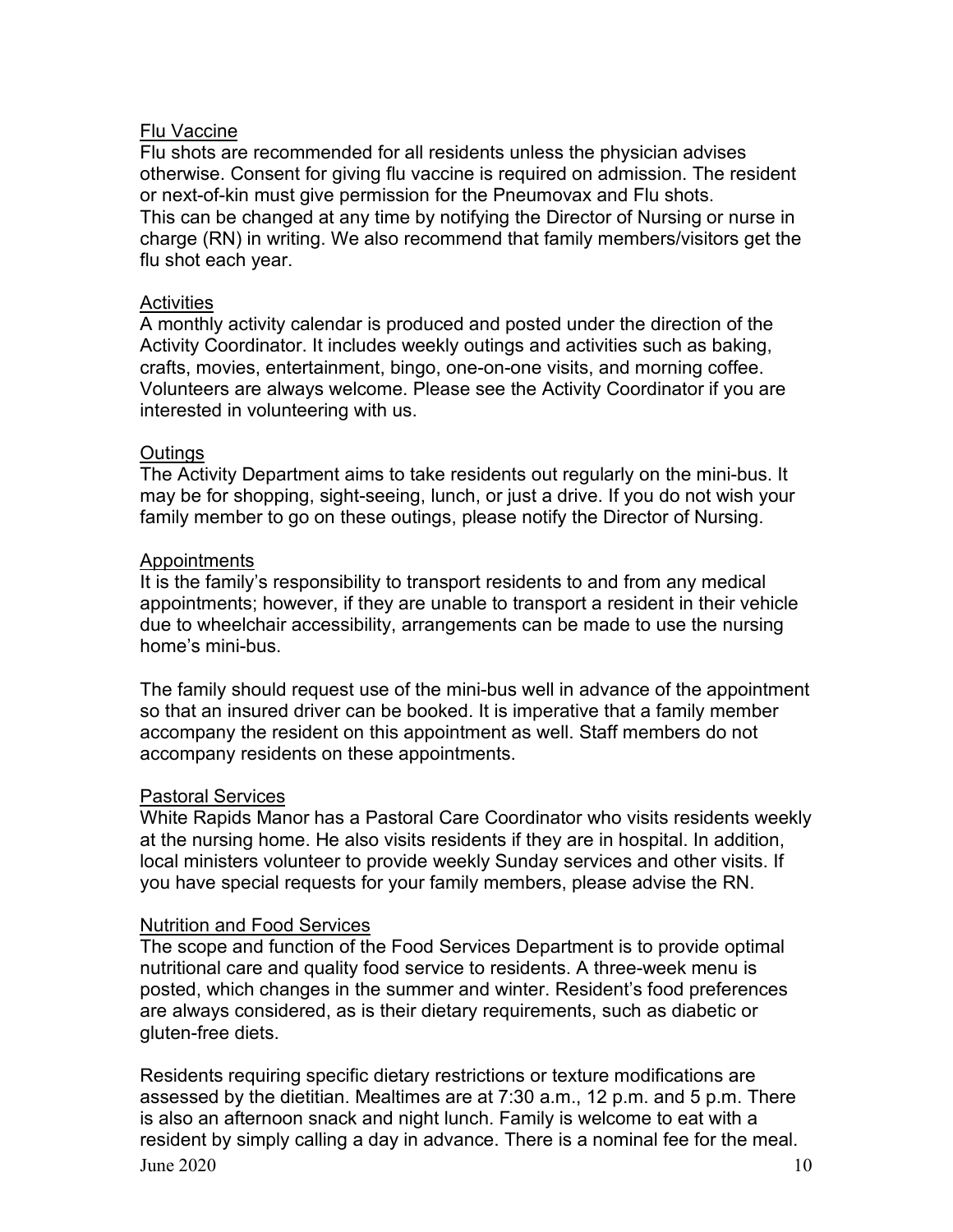#### Payments

White Rapids Manor uses a Pre-Authorized Debit system for the monthly cost of care. This payment is determined by the Province of NB, which informs the nursing home of the amount the resident will pay for monthly care. This payment is deducted on the 5<sup>th</sup> of every month for the month in question.

If the province has not concluded its review of the resident's finances and possible subsidy, the private pay rate shall be paid. Once the province has concluded its review and has informed the nursing home, the amount will be corrected and any extra payment will be reimbursed or credited to the resident's account.

#### Pets

Pet visitors are encouraged if they have their vaccinations and their owner assumes full responsibility for cleanup. The pet must be kept on a leash.

#### Alcoholic Beverages

The consumption of alcoholic beverages by residents is at the request of the resident and in consultation with the physician and the nurse. They are kept in a locked medication room and dispensed by the nurse.

#### Smoking Policy

White Rapids Manor is a non-smoking facility. All smoking must be done off the property by staff and visitors.

#### Leave of Absence for Resident

Each nursing home resident is entitled to a 30-day leave of absence within each fiscal year. This cumulative 30-day period includes visits to family members' homes and hospitalization.

Additional days may be requested by the nursing home to Nursing Home Services. During these absences, payment is still required to the nursing home.

#### **Hairdresser**

A licensed hairdresser offers services to residents each week. Each resident is responsible for paying for this service and will be invoiced directly by the provider.

#### Resident Council

Residents and families are invited to meet with the Support Services Supervisor and Activity Coordinator four times a year to discuss ideas for improvement. Meeting dates and times will be posted on the activity calendar.

#### Resident Review

Once a year, a resident and his/her family are invited to meet with the multidisciplinary team on an individual basis to discuss the resident and any concerns. Family satisfaction surveys are sent out in advance. Goals are established for the coming months at this meeting.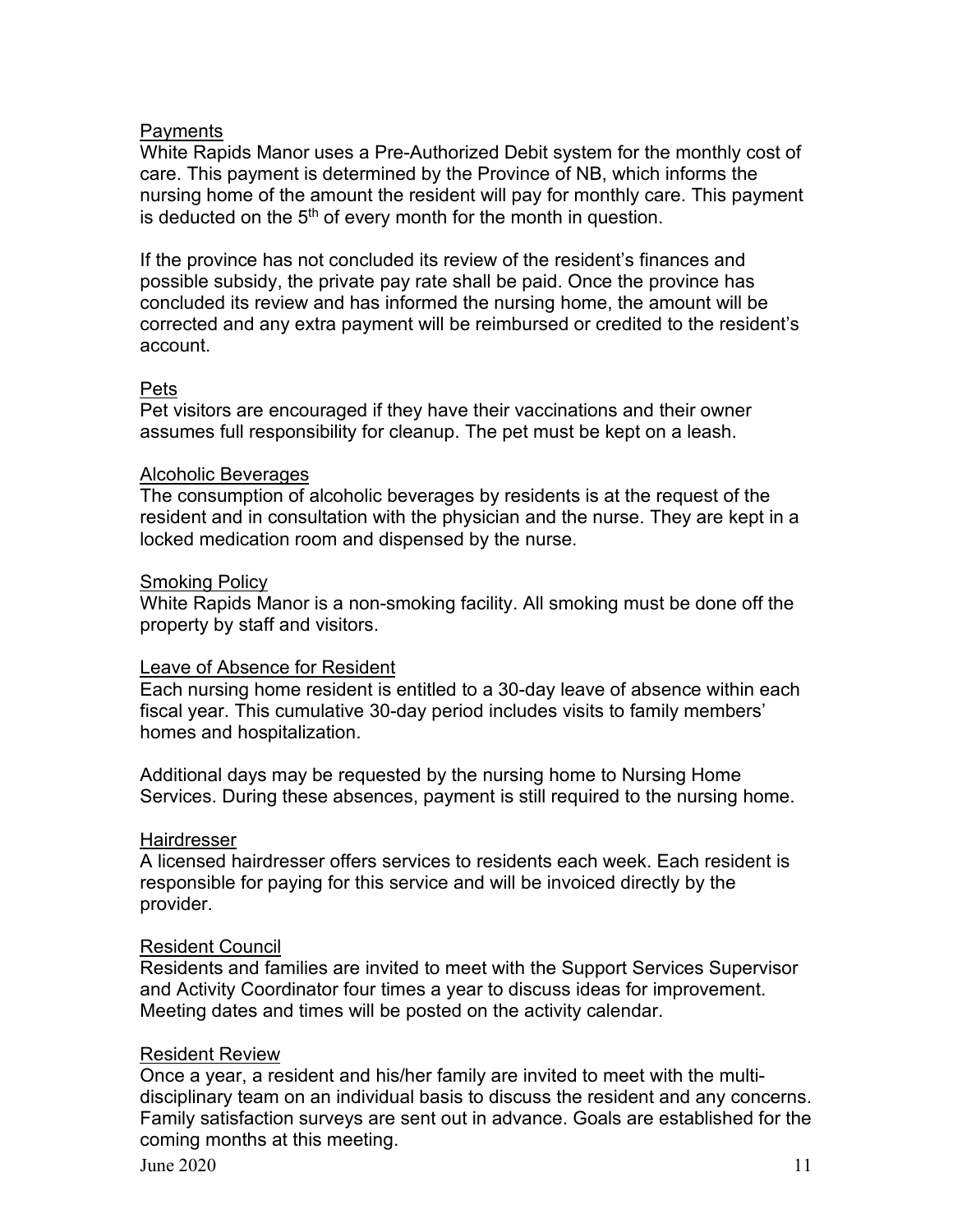#### Hospital Services

In the event of a medical emergency or a need for immediate assessment by a physician, residents will be transported by ambulance to DECH or OPH and the family will be contacted.

#### Removal of Personal Effects

After a resident passes away, we will carefully pack all belongings and keep them on-site for pick-up. We respectfully ask that these items be picked up within seven days.

#### Families

Family involvement is of utmost importance to residents. There are no restrictions on visiting; we welcome family and friends of all ages and at all times. The only time visiting is restricted is if there is a viral outbreak in the community or in the nursing home. If you have any symptoms of illness you are asked to postpone your visit until a future time in order to protect our resident community.

Family outings are encouraged and we have an activity room that can be booked for special events. The nursing home schedules an annual Christmas party for residents and their families. The Activity Department encourages family involvement as well.

Families are encouraged to participate in activities at the nursing home or lead an activity. We also encourage suggestions from families to improve care for the resident and if there are any concerns, we ask that you bring them forward immediately.

#### Additional Charges

Each month, residents who are subsidized by the Provincial government, retain a Comfort & Clothing Allowance. These funds are kept by the trustee or family member who is Power of Attorney over the resident. The province intends these funds to be used for personal comfort items for the resident. This can include things such as clothing, hair care, outings, etc.

We understand some residents wish to retain money on their person or in their rooms, however, we cannot accept responsibility for these funds. This is an individual choice of the family and resident.

Any nominal charges incurred by residents for such things as outings to Time Horton's, Dairy Queen, etc. will be tracked by the Office. When the amount reaches in the \$50 range, we will notify you and deduct that amount at the time of the next monthly payment. If you have any questions please contact Madonna MacDonald at the business office, 368-6513.

#### Food Brought in by Family/Friends

June  $2020$  12 Under Nursing Home Services regulations, only approved vendors are to provide food products to the nursing home. In the event family or friends wish to bring in a special item for a loved one it cannot be shared with other residents. This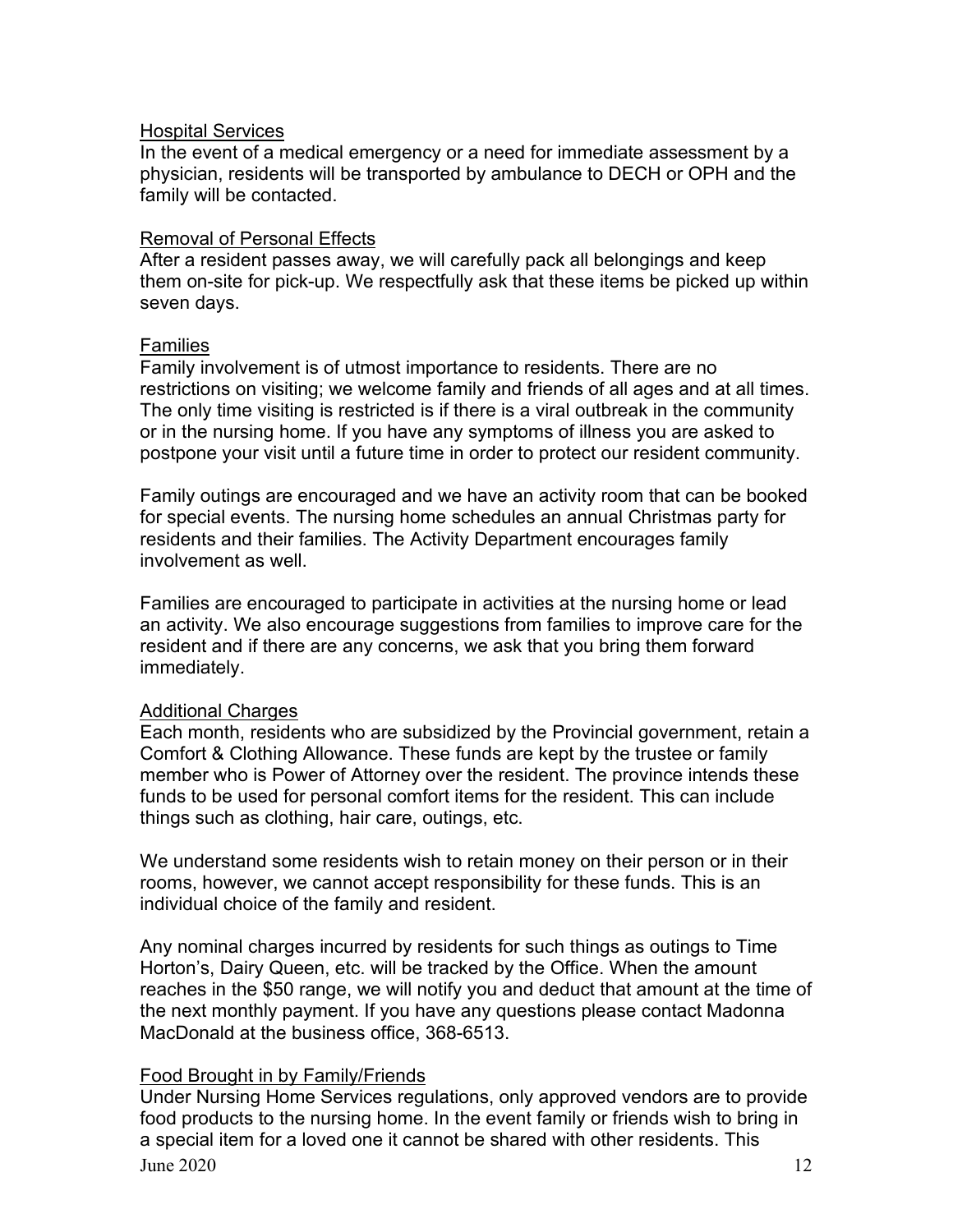would include items for a special event, such as a family birthday, or a meal for the resident.

#### Resident Foot Care

We provide basic foot care to all residents. Those who are diabetic or have any foot or nail care issues are recommended to have advanced foot care. In this situation, the RN case manager will contact you and provide the name of a private foot care provider. The cost for advanced foot care is determined by the provider, and families will be invoiced directly by the foot care provider.

#### **Sitter Services**

The RN may assess and determine a sitter is required for a resident for various reasons, including aggression or inappropriate behavior. Once approved by the Director of Nursing or representative, the family/trustee of the resident is to be contacted and informed that a sitter has been deemed necessary and rationale explained. The family/trustee is requested to either provide this service themselves (as family members and if they can do so safely) or, if they cannot, the resident/family/trustee is responsible for the cost of these services.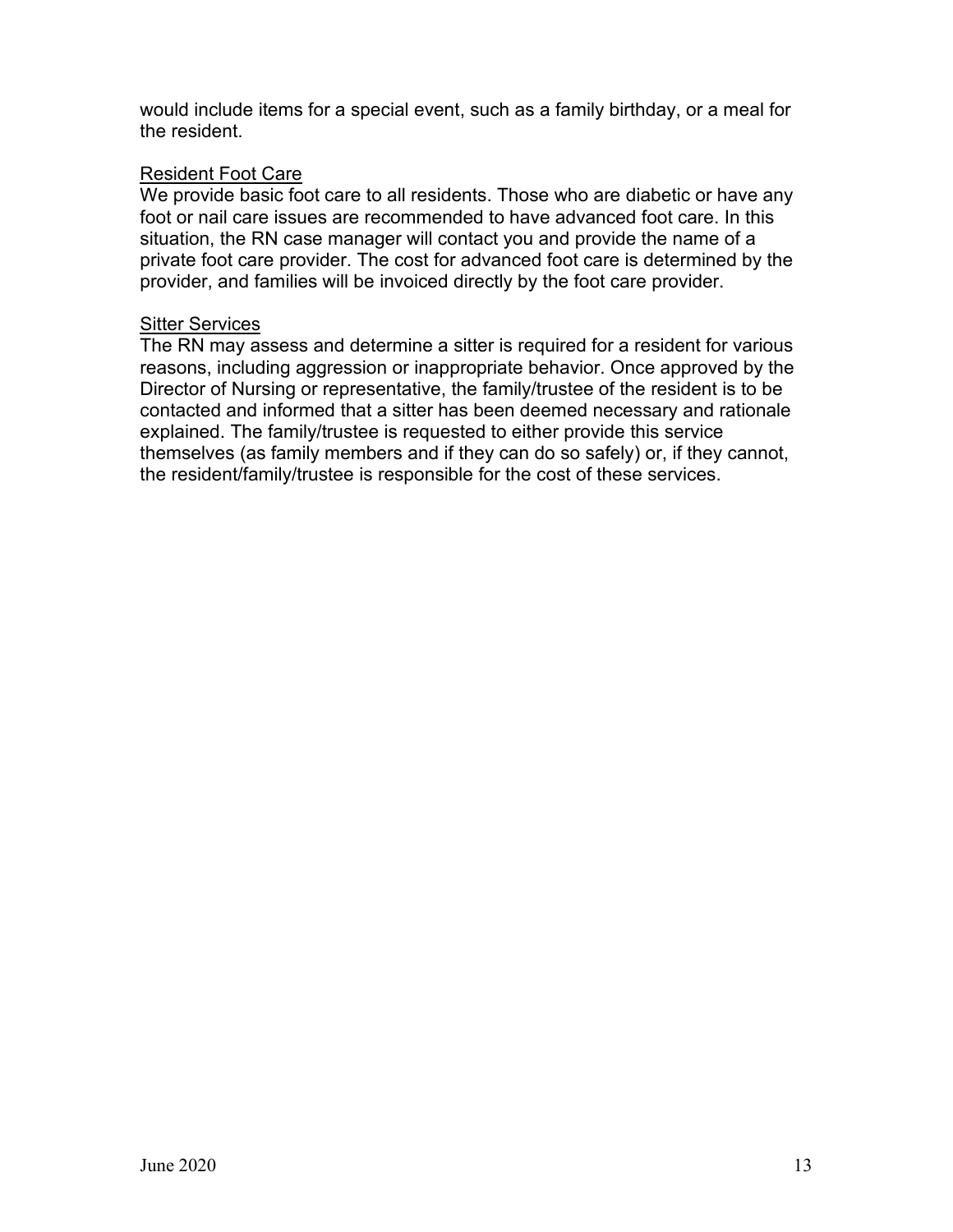### **Appendix 1 Care Supplies Covered by White Rapids**

| Absorbent puffs                                                        | <b>Minor Medical Equipment</b>                                   |
|------------------------------------------------------------------------|------------------------------------------------------------------|
| Alcohol for medicinal use                                              | Mouth Care Supplies (Colgate or Crest)                           |
| <b>Antiseptics and Disinfectants</b>                                   | Nail Care Equipment                                              |
| <b>Bandages</b>                                                        | <b>Nebulizer Masks</b>                                           |
| Basins (bath, emesis, solution)                                        | <b>Needles</b>                                                   |
| <b>Bed Pans</b>                                                        | <b>Ostomy Supplies</b>                                           |
| <b>Blood Pressure Cuffs</b>                                            | Packs, hot and cold                                              |
| <b>Blood Sampling Supplies</b>                                         | Pads, Incontinent                                                |
| <b>Blood Testing Strips</b>                                            | Paper, Autoclave                                                 |
| Body Lotion (Vaseline or Life Brand)                                   | <b>Pressure Relieving Devices</b>                                |
| Catheters (all types)                                                  | Razors, Disposable (Life Brand)                                  |
| <b>Condom Drainage</b>                                                 | <b>Rectal Tubes</b>                                              |
| Denture Adhesives (Polident or Life Brand)                             | <b>Saline Solution</b>                                           |
| Denture Cleaners (Polident or Life Brand)                              | <b>Scissors</b>                                                  |
| <b>Denture Cups</b>                                                    | Shampoo (Arjo Gentle Rain Shampoo and Body Wash)                 |
| <b>Diabetic Supplies</b>                                               | <b>Sharps Disposal Containers</b>                                |
| <b>Douche Units</b>                                                    | Skin Barriers (Coloplast Critic-Aid Clear Skin Protectant)       |
| <b>Dressing Trays</b>                                                  | Skin Cleanser (Smith & Nephew Skin Cleanser, Tena Wash<br>Cream) |
| <b>Dressing Supplies</b>                                               | <b>Specimen Collecting Supplies</b>                              |
| Droppers, Medicine                                                     | Spoons, disposable                                               |
| Enema Kits, Disposable                                                 | <b>Sterile Supplies/Equipment</b>                                |
| <b>Facial Tissue (Envirologic)</b>                                     | <b>Steri-Strips</b>                                              |
| Feminine Hygiene Products (Life Brand)                                 | <b>Stethoscopes</b>                                              |
| <b>Fleet Enemas</b>                                                    | <b>Stockinette</b>                                               |
| <b>Foot Care Equipment</b>                                             | Straws, flexible                                                 |
| Forceps, Disposable Surgical                                           | <b>Syringes</b>                                                  |
| Gloves, Sterile and Non-sterile                                        | Tape                                                             |
| Hand/Liquid Soap (Smith & Nephew Skin Cleanser and Tena<br>Wash Cream) | <b>Thermometers</b>                                              |
| Incontinent Care Supplies (Tena)                                       | <b>Tongue Depressors</b>                                         |
| <b>Irrigation Solution &amp; Trays</b>                                 | Tub and cleaning products                                        |
| Lubricants and Petroleum Jelly                                         | <b>Urinals</b>                                                   |
| Medicine Cups, paper and plastic                                       | Water, sterile and distilled                                     |

Please note that **all powders**, except prescriptions as ordered by the physician, are prohibited. This is for resident and staff safety.

**Blade razors** are also discouraged for reason of safety to both resident and staff. Family members are asked to bring in an electric razor for all residents who require one. If this is not attainable, please speak with the Director of Nursing.

The only type of shaving cream in the facility is Gillette and Life Brand. We also provide Johnson and Life Brand **Baby Shampoo** for eye care as necessary.